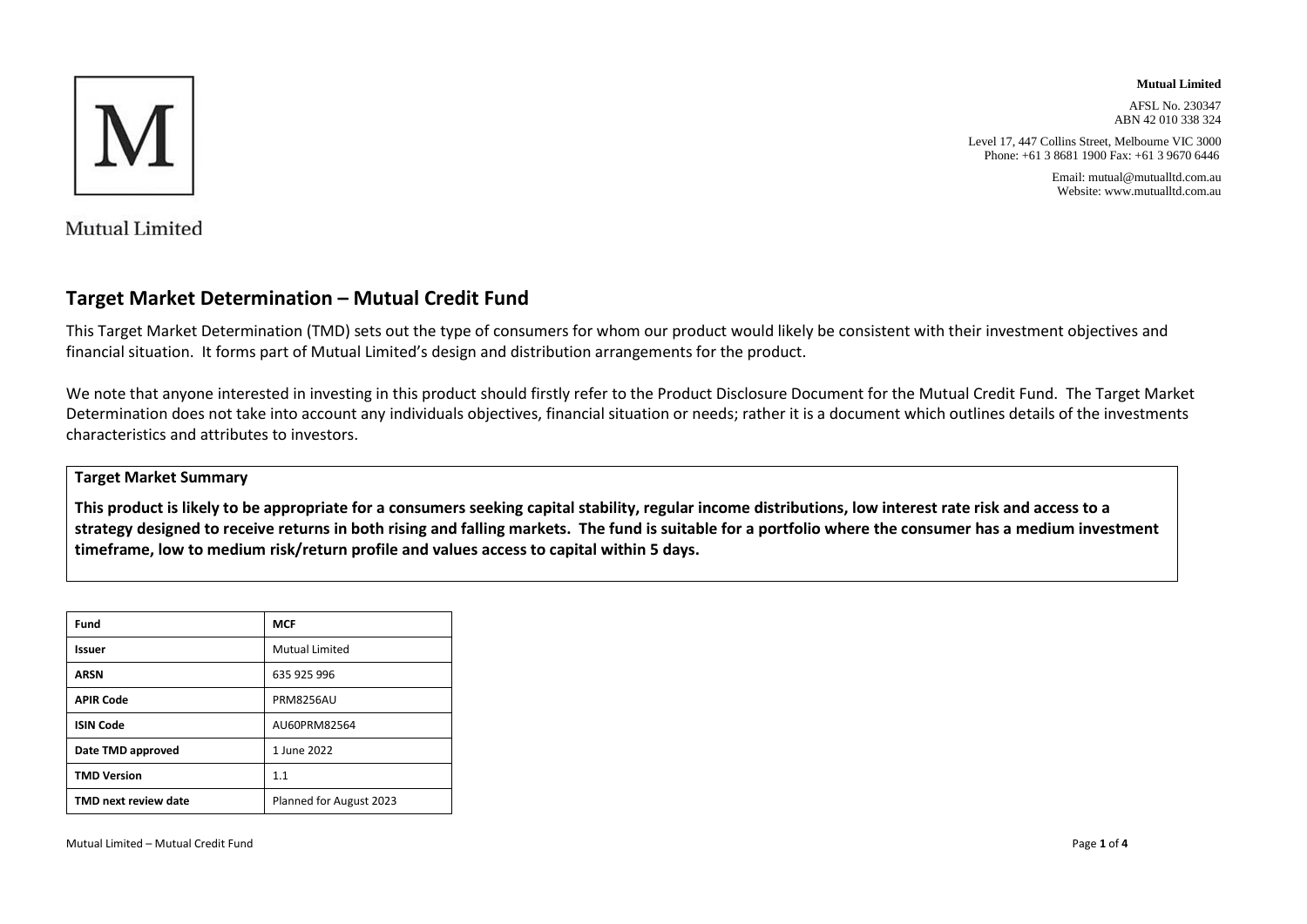|                                              | <b>Investment Characteristic</b>  | <b>TMD Indicator</b><br>for product | Product description including key attributes                                                                                                                                                                         |
|----------------------------------------------|-----------------------------------|-------------------------------------|----------------------------------------------------------------------------------------------------------------------------------------------------------------------------------------------------------------------|
| Investor's<br>Investment<br>Objective        | Ability for Regular Income        |                                     | Our target investor seeks:<br>to invest in a product designed to ensure capital stability but wishes to generate the majority of the<br>$\bullet$                                                                    |
|                                              | <b>Capital Preservation</b>       |                                     | return though income.<br>prefers exposure to defensive assets but otherwise seeks an investment return above the current<br>$\bullet$                                                                                |
|                                              | Capital Growth                    |                                     | bank bill and term deposit rates.<br>low duration<br>$\bullet$<br>a diversified exposure to quality Australian bank bonds, along with small exposures to corporates and                                              |
|                                              | <b>Capital Guaranteed</b>         | X                                   | asset-back securities.                                                                                                                                                                                               |
|                                              |                                   |                                     | an active investment approach around fixed interest assets.<br>$\bullet$<br>a medium investment horizon,.<br>٠                                                                                                       |
| Investor's<br>Intended<br><b>Product Use</b> | Solution/Standalone (75-100%)     |                                     | Our target investor may intend to hold the investment as a part of their portfolio to provide consistent<br>distributions, or as a larger portion of their total portfolio to preserve and grow capital at low risk. |
|                                              | Core Component (25-75%)           |                                     |                                                                                                                                                                                                                      |
|                                              | Satellite/small allocation (<25%) |                                     |                                                                                                                                                                                                                      |
| <b>Investor's Time</b><br><b>Frame</b>       | Short ( $\leq$ 2 years)           |                                     | Our target investor will ideally:<br>have a medium term investment horizon over 6 months, however noting the fund can process<br>$\bullet$                                                                           |
|                                              | Medium ( $\leq 6$ years)          |                                     | redemptions in normal conditions within 5 days.                                                                                                                                                                      |
|                                              | Long $(> 6$ years)                |                                     |                                                                                                                                                                                                                      |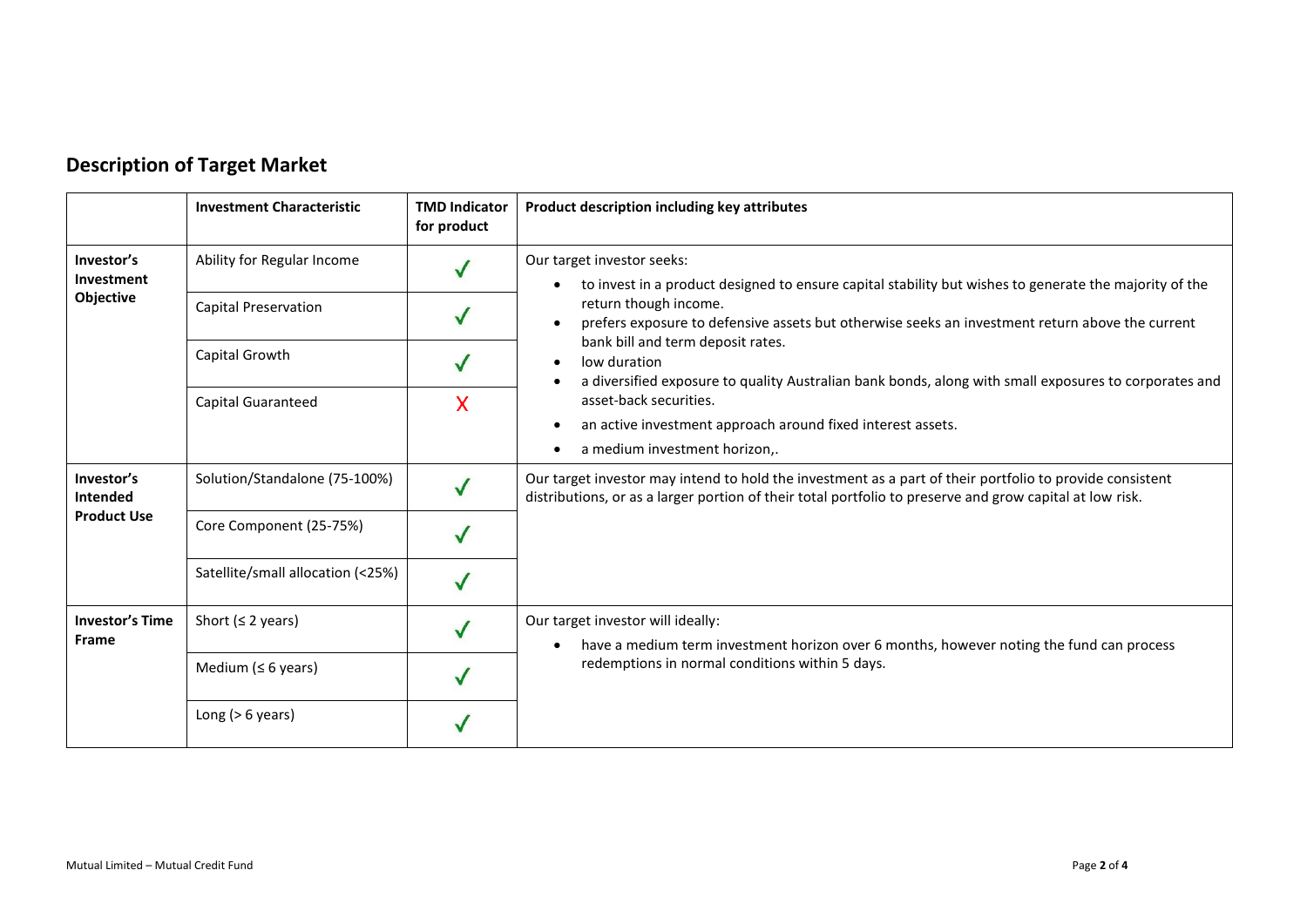| <b>Investor's Risk</b><br>Profile     | Very high<br>High | Χ<br>X | Our target investor:<br>will be comfortable in holding defensive assets within their portfolio.<br>$\bullet$<br>will understand and accept that the likelihood of the Fund encountering a monthly negative return is<br>$\bullet$<br>very low. |
|---------------------------------------|-------------------|--------|------------------------------------------------------------------------------------------------------------------------------------------------------------------------------------------------------------------------------------------------|
|                                       | Medium            |        | Seeking a defensive asset portfolio.<br>$\bullet$<br>Investing in a low interest rate duration.<br>$\bullet$                                                                                                                                   |
|                                       | Low               |        |                                                                                                                                                                                                                                                |
| Investor's<br>access and<br>liquidity | Daily             |        | Our investors have:<br>the ability to redeem their units on a daily basis, redemptions are processed immediately and paid<br>$\bullet$<br>within 5 days.                                                                                       |
|                                       | Weekly            |        |                                                                                                                                                                                                                                                |
|                                       | Monthly           |        |                                                                                                                                                                                                                                                |
|                                       | Quarterly         |        |                                                                                                                                                                                                                                                |

# **Distribution conditions/restrictions**

| <b>Distribution Channel</b>                                                     | <b>Permitted</b> | <b>Distribution Conditions</b>                                                                                                                                             |
|---------------------------------------------------------------------------------|------------------|----------------------------------------------------------------------------------------------------------------------------------------------------------------------------|
| Direct retail, issued direct to customer                                        | Yes              | Must apply via a current application form attached to a product disclosure statement.                                                                                      |
| Suitable for distribution through all distributors                              | Yes              | No distribution conditions.                                                                                                                                                |
| Suitable for distribution to consumers who have<br>not received personal advice | Yes              | Must apply via a current application form attached to a product disclosure statement or if applying via IDPS<br>investor must have received a copy and understood the PDS. |